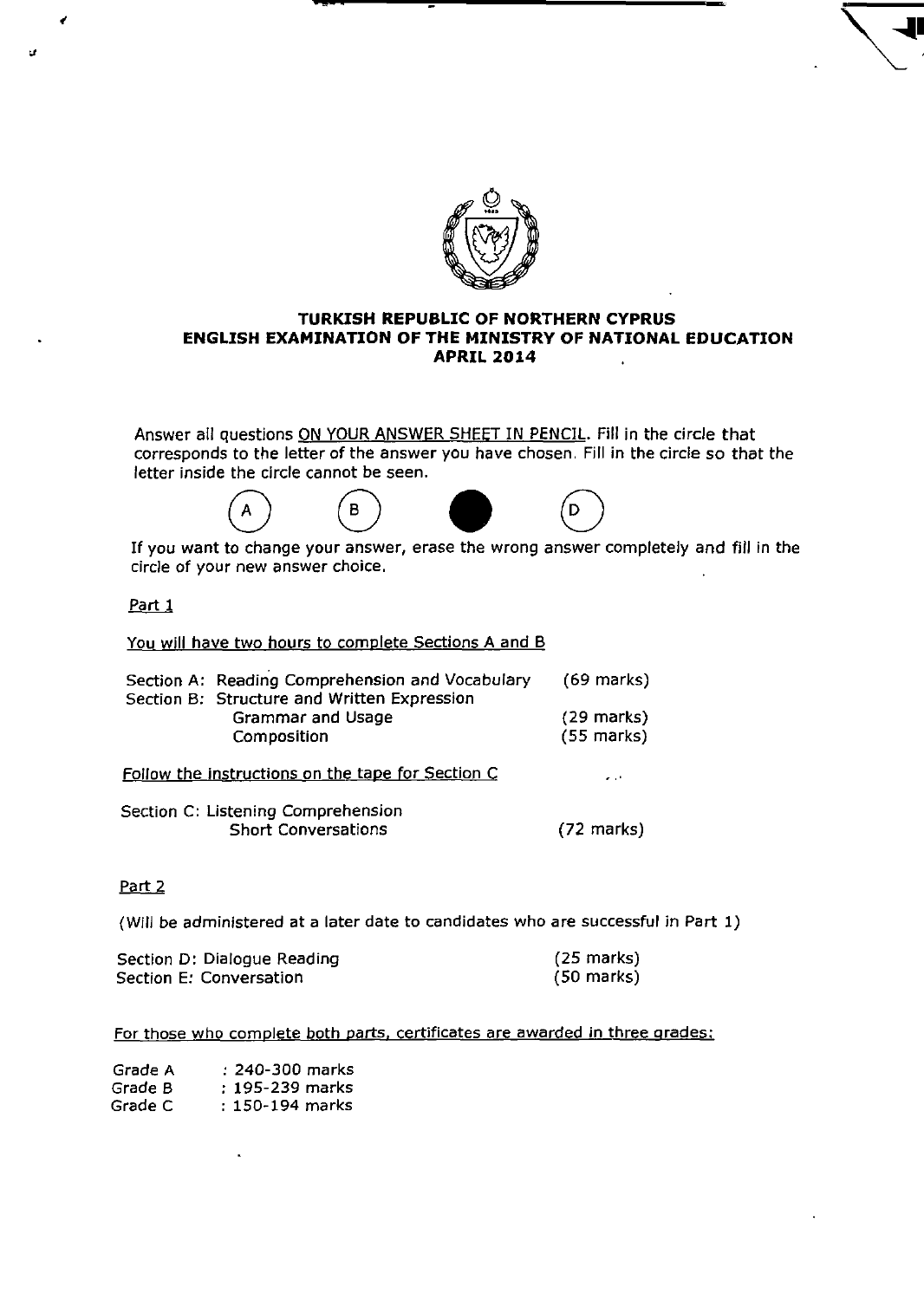#### **Part 1 Section A READING COMPREHENSION AND VOCABULARY (23 X 3 = 69)** marks)

Questions 1-7 refer to the following text.



The Great ID Card Debate

-J

The UK does not currently have ID cards, but all that is about to change. From 2014, foreign nationais wiil get biometric identity cards, and the first ID cards wiil be issued to British citizens from 2015. The British Govemment says the cards 'wiil pro'ide people with an easy and secure way of proving who they are'. Twenty-one out of twenty-eight European Union member states already have thern, but inany British people don **'t** want thern. So what's the problem?

According to the British Govemment website, 'each ID card wiil be unique and wili combine the cardhoider's biometric data with their identity details called a 'biographicai footprint'. These identity details and the biometrics wiil be stored on the National Identity Register (NIR). Basic identity information will also be heid in a chip on the ID card itseif. The govermnent continues: 'This technology brings many benefits, including increased protection against identity theft or fraud'. These erimes are a growing problem in the

 $UK - using ID$  cards with unique biometric data should make such crimes more difficult. The government also hopes that the cards wil] be a useful weapon in the fight against other major crime and terrorism.

Whilst there are clearly some benefıts to it, the ID scheme does have its probiems. it is going to be extremely expensive to introduce and maintain; the technoiogy involved is new and the amount of information that needs to be stored is enormous. For the individual, too, ID cards could be expensive: if you are foımd not carrying your card, you wiil be fined up to  $£1000$ ; and you will have to pay every time a change is made to your details, for example, if you move or get married - something that wiil bit the poorest members of society the hardest.

Many groups of people, including some MP's, are worried about the amount of information that the governrnent wili be able to hold about everyone in the UK. The new ID card law allows DNA information on every citizen to be stored. No one is yet sure how that information will be kept secret and who wiil have access to that information. A committee of MPs looking into human rights are also woıried that certain ethnic groups, particulariy Black and Aslan, wili have to show their cards much more than a white person.

There are convincing arguments for and against the use of ID cards and British people are divided about whether or not they are a good idea. What is certain is that over the next decade D cards wili be introduced, but it is not yet certain whether there wil] be a rebellion by people opposed to the cards. When an unpopular tax was introduced by the then Prime Minister Margaret Thatcher in the 1980s, it had to be scrapped because so many people were against it. Wil] the same happen with ID cards?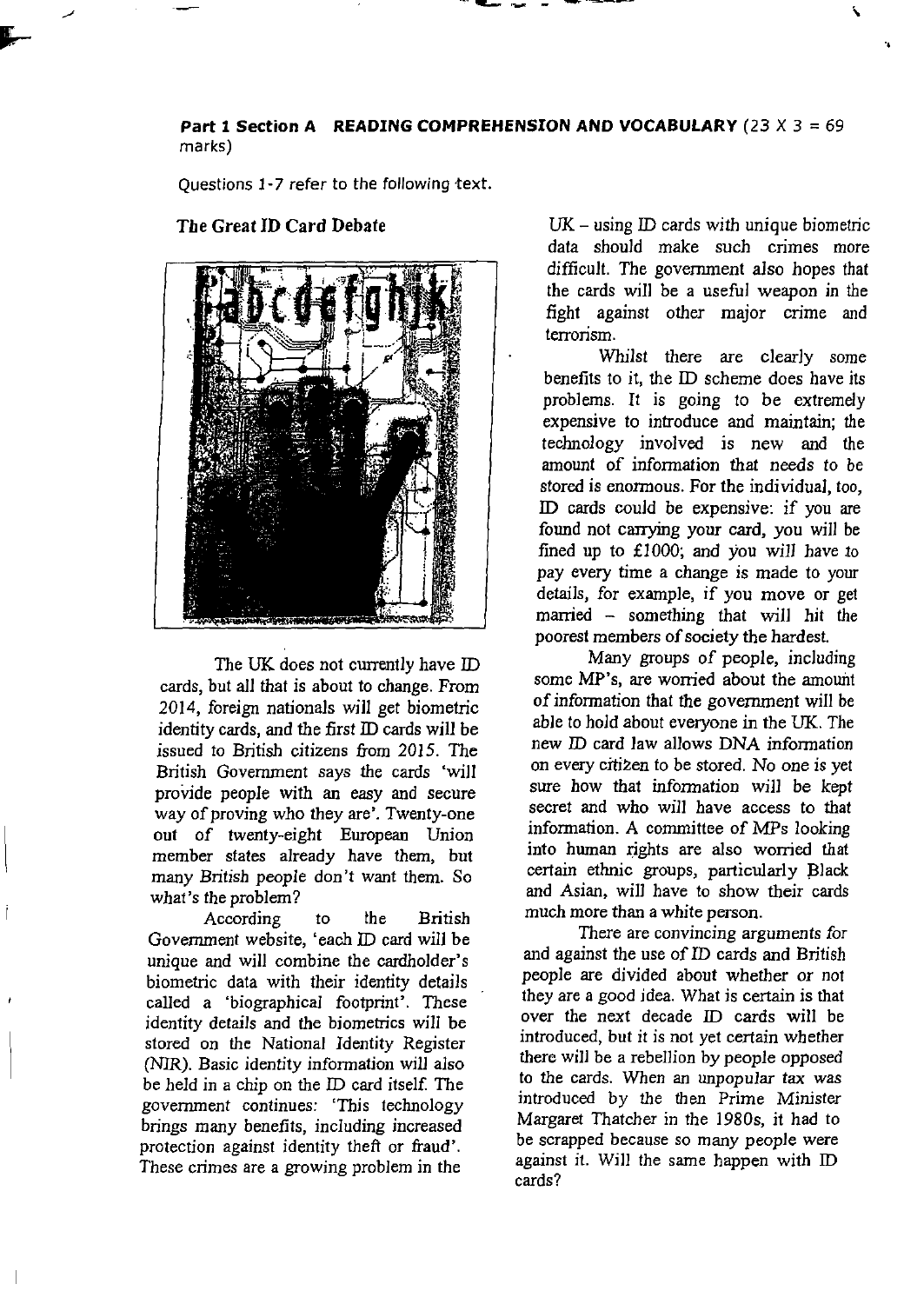- 1. ID cards in the 13K will be issued
	- a. first to British citizens,
	- b. first to foreigners living in Britain,
	- c. to British citizens and foreigners al the same time,
	- d. oniy to British citizens.
- 2. The new UK ID cards wiil inelude
	- a. an individual's biography.
	- b. a fingerprint and a footprint.
	- c. information about an individual's identity.
	- d. biological information about an individual.
- 3. The British government believes that ID cards wili
	- a. help prevent certain crimes.
	- b. stop terrorism.
	- e. be usefül for people wrongly accused of committing a crime.
	- d. stop rising erime in the UK.
- 4. One problem associated with the *new* ID scheme is the
	- a. new technology needed for its introduction.
	- b. high cost of its introduction and upkeep.
	- e. enonnous aınount of space needed to keep ali the information.
	- d. practical diffıculties of implementing it.
- 5. In relation to the ID card scheme, some people in the UK are worried about ..............
	- a. having information about DNA stored.
	- b. the govemment having the wrong information.
	- c. privacy and access issues.
	- d. MP's having access to personal information.
- 6. Another concern is that ID cards .....................
	- a. will lead to discrimination against certain groups of people.
	- b. are a violation of human rights.
	- c. wili lead to discrimination against ali ethnic groups.
	- d. wili cause inconvenience to people.
- 7. A government measure introduced in the UK in 1980's ..........................
	- a. was not as unpopular as the D card scheme.
	- b. caused a revolution in the UK.
	- e. was abolished due to opposition from İhe public.
	- d. had to be altered due to public pressure.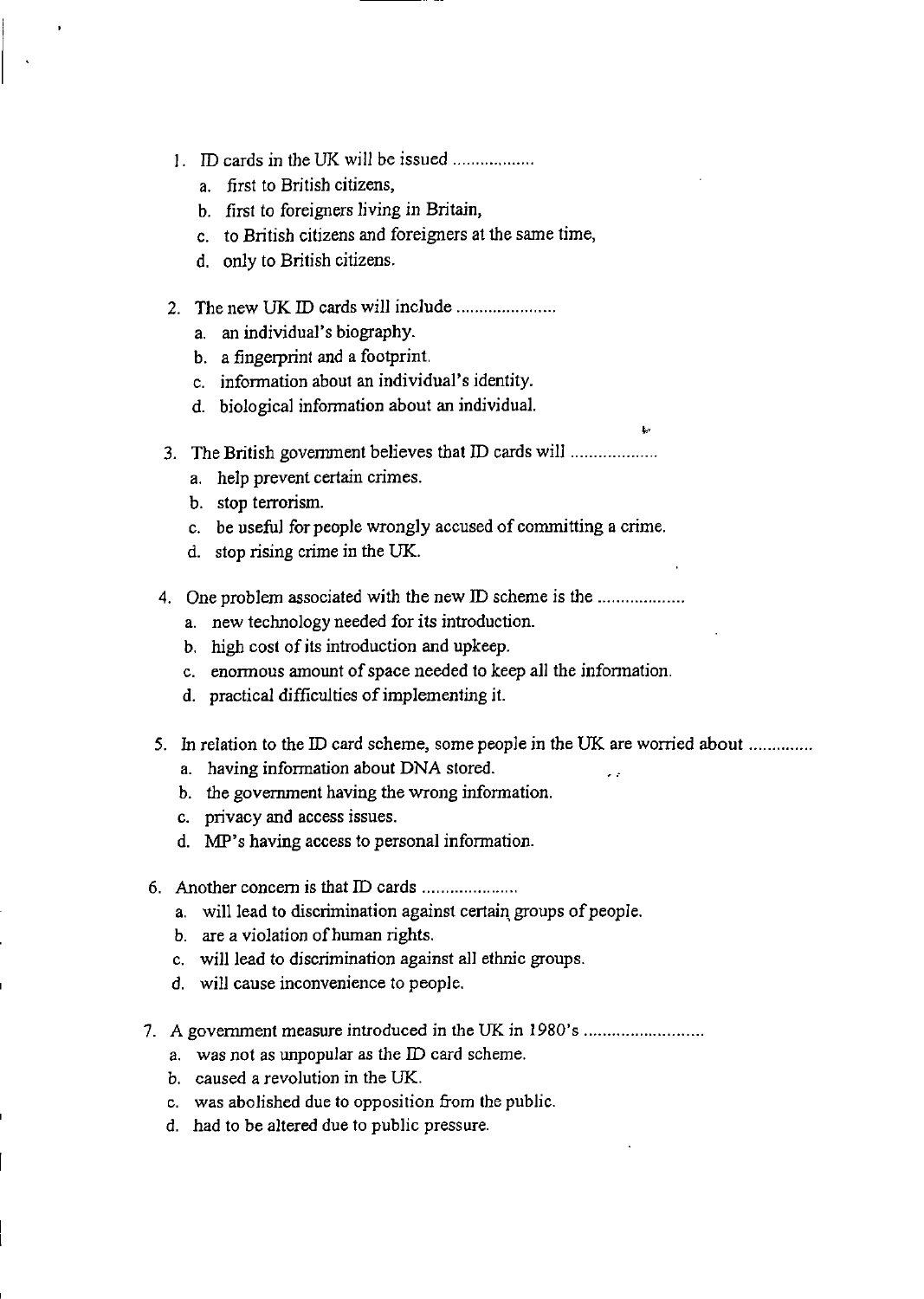Questions 8-15 refer to the following text.

**Silence, Please!** 



What does silence mean to you? Do you enjoy silence or do **you prefer to** be surrounded by noise? Does silence stili exist in our noisy world?

#### A- Naturaliy Quiet?

The natura1 world is never silent. Even miles from civilisation, in the middie of the desert you wili hear the rustling of an insect or the sound öf the wind. The official definition of silence is a place where the background noise measures 20 decibeis or less. İt might seem *quiet* to you in the natural world but there are many sounds that are outside the hearing range of humans, such as infrasound communication between eiephants in the savannah, or the ultrasound used by dolphins. The quietest sound is made by leaves rustling in the wind. This often measures only 10 decibels. The loudest natural sound is a man's voice, which can reach up to 60 decibeis. One of the loudest artificial sounds is the noise of a jet aircraft as it takes off and lands: 130 decibe]s. Sirens and pneumatic drilis are aiso exiremely noisy, producing 120 decibeis. Have you ever thought that most of the noise we make might be completeiy unnecessary?

#### B- Going decp witbin

in Western culture, silence usualiy means simply an absence of sound, and it is often

associated with being alone and being afraid. For many people in the East, however, sijence is a necessary part of their spiritual life, for exanıple, in daily meditation. Whatever your feelings about silence, it is true that if you want to listen **to someone you have to stop talking.**  Silence is an important part of understanding the people around you. You also need silence if you want to listen to yourself, to hear your inner voice and your own thoughts. Making a friend of silence will help you find inner peace and calm. Not oniy that, but silence could make you more intelligent: the brain cannot function properiy if it is continuously processing noise - it needs quiet.

#### C- The seareh for sijence

More and more **peopic** are feeiing the need for silence. *A* new trend **from** the US is the **sijence** party. There is no music or small taik at these parties. They are totally sileni. Two New York artists came **up** with tbis idea in 2002, and **their quiet** parties were a big success. Dotted in quiet places around the world; yon wiil find 'hotels du silence'. These hotels are set on the peaceful shores of a lake or in the middle of a forest and there are no mobile phones, no TVs and traffic. If you still can't find any peace then try using the 'map of silence'- something created by a group of researchers in the UK, mapping the quietest places in Britain using research information from *1300*  **people** *living* in the countryside.

#### **D- The sound of silence**

Silence can be found in the most unexpected places. Avant-guarde musician, John Cage, has explored the meaning of silence in one of his most famous pieces music without music. İn this work, ali you hear are people coughing and the other noises that an audience makes as they sit, settling themselves into their seats, waiting *for* a concert to begin.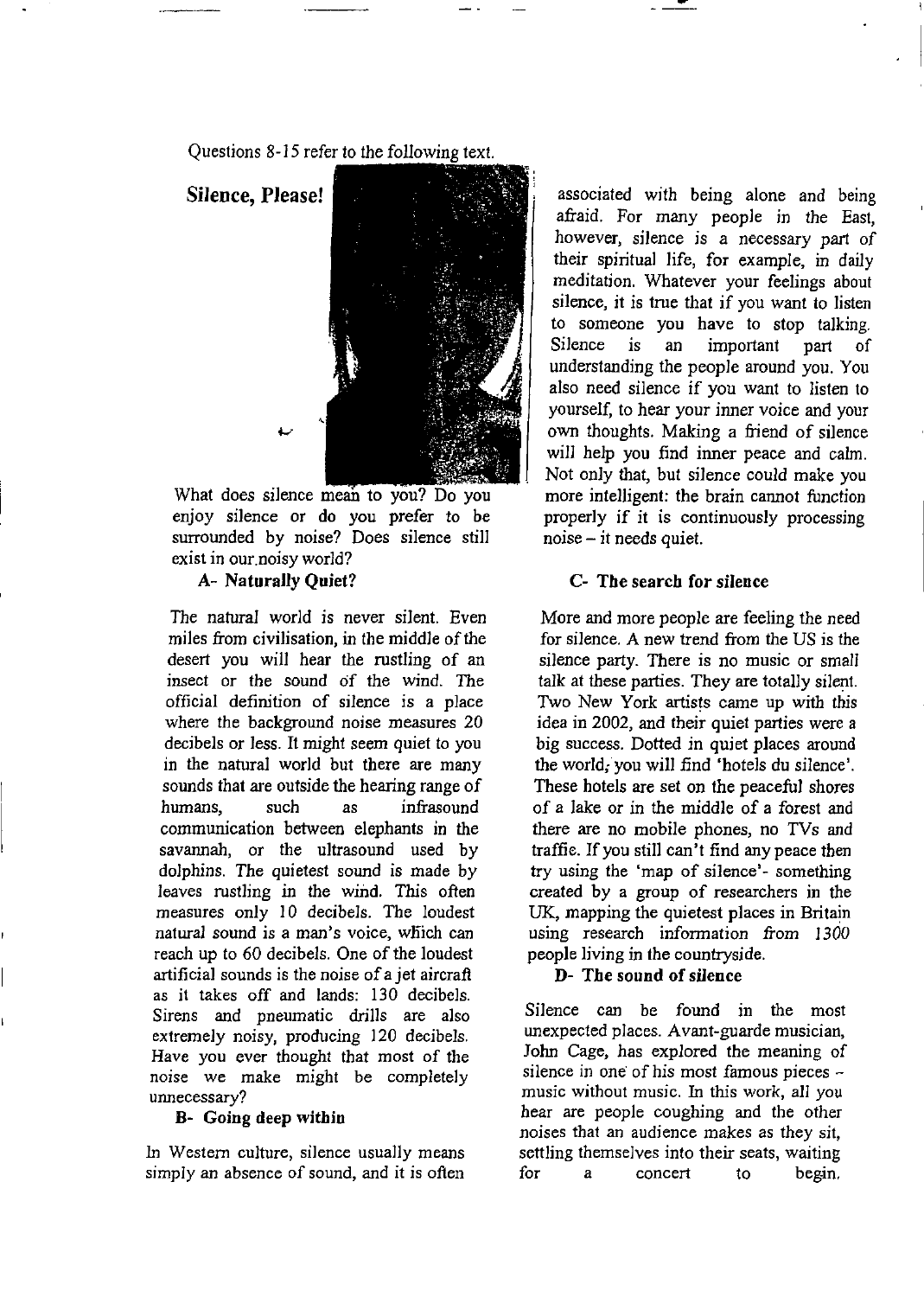



Which section

- 8. mentions noise that, for people, is inaudible?<br>
a) A b) B c) C d) D
- 9. explains how a lack of silence can stop a part of the body working properly?<br>a) A b) B c) C d) D
- 10. reports on an unusually silent social occasion?<br>
a) A b) B c) C d) D
- 11. mentions a very noisy machine?<br>
a) A b) B c) C d) D
- 12. mentions a discipline of which silence is an intrinsic part?<br>
a) A b) B c) C d) D
- 13. reports of an event where the silence itself is what you listen to?<br>
a) A b) B c) C d) D
- 14. mentions the different ways that silence is viewed in different parts of the world?<br>
a) A b) B c) C d) D
- 15. mentions something that can tell you the geographical location of particularly quiet places? places?<br>a) A b) B c) C d) D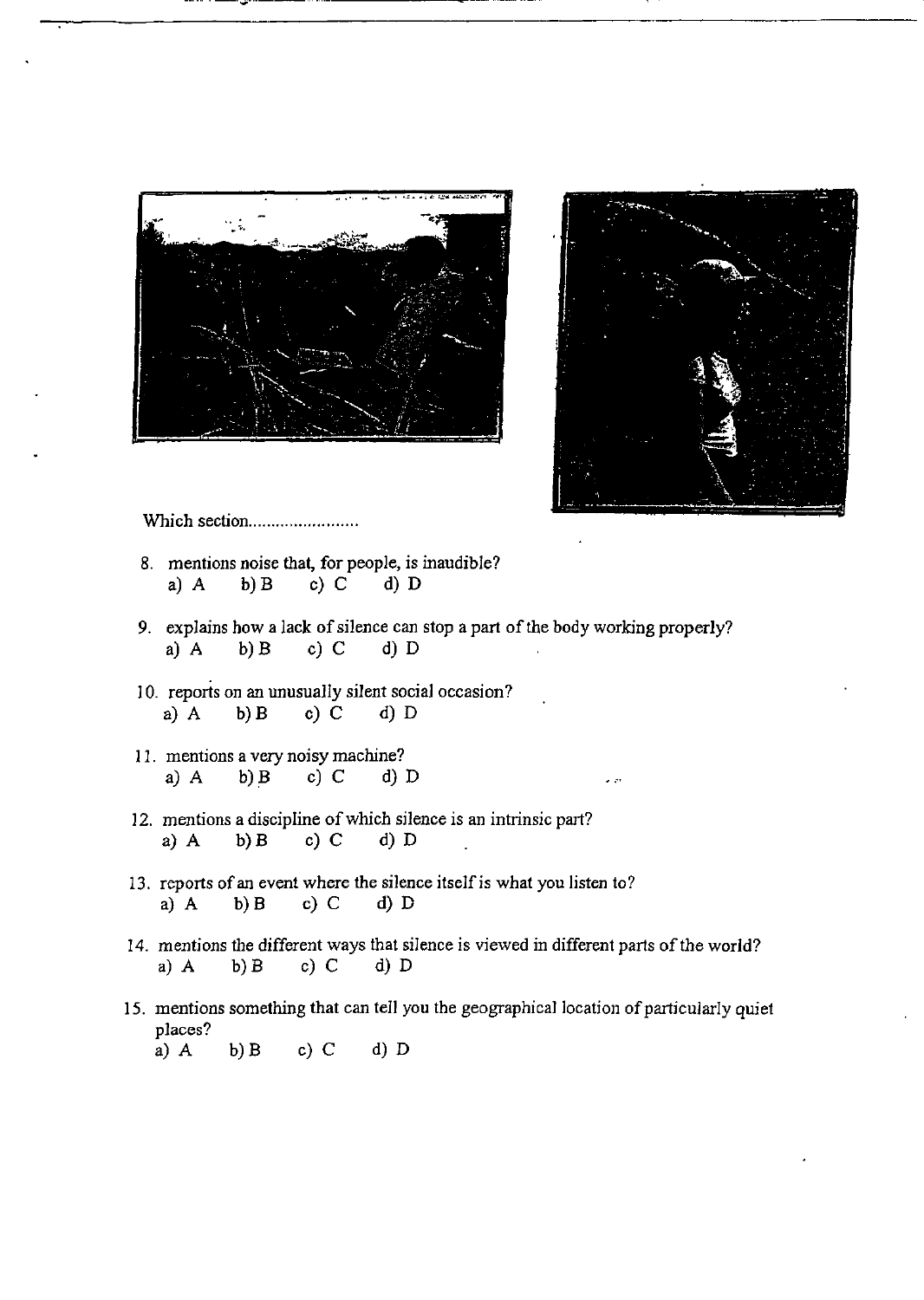Questions 16-23 *refer* to the foliowing text.



## **YOUR ROOM AT A GLANCE**

## INSTANT SER VICE

**To** make your stay **more enjoyable,** lnstant **Service is available "around the clock" for** any **rcçuests.** 

## **WAKE-UP SER VICE**

**Please contact** Instant **Service.** 

## **IN-ROOM** BAR

**Your privafe** bar **is stocked daily with a** variety **of** drinks and **snacks. Items removed** are automatically charged to your account. A menu with pricing is located in your room. THE INTERNET

# **Your room is** equipped with high speed Internet access. *A.* daily **access** fee will **be** assessed **to**

#### your aceount. **EXPRESS CHECK-OUT**

**For a** fast and **effortless cheek-out, please utilize** our **voicemail check-out by dialing extension 4510** and **leave your** name and **room number.** 

## İ**N-ROOM COFFEE**

Complimentary coffee is replenished daily in your room. Keurig-makers have directions located on the front of the machine. If further assistance is required please dial Instant Service. Complimentary coffee and tea is also served in the Lobby from 6:00AM to 7:00AM. *FITNESS* CENTER

The Fitness Center offers an *assortment* of cardio and weight training equipment. **Available**  24 hours a day with **a guestroom key** card access on the third floor. Access to the steanı room **and satma** are *available from* **6:00AM to 8:00PM.** 

## **IN-ROOM SAFE**

The safe can be progranınıed **with a personalized four-digit** pin **code for each use. Please see detailed instructions located in** the **safe. Aiternatively, safe deposit boxes** are **available al the Reception** Desk.

## **HOUSEKEEPING SERVICE**

**Your room is serviced daily between 8:30AM** and **2:30PM Monday** through Friday; between **9:00AM** and **3:00PM Saturday, Sunday** and **Holidays. For fresh towels after service hours, please dial** lnstant **Service.** 

## **LAUNDRY** a **SHOE SE**İ**NE**

Please find instructions in your closet for Laundry, Pressing and Dry Cleaning Service. For Shoe Shine service, please contact Instant Service for pick-up.

## **ENTERTAINMENT**

**For your viewing pleasure we** are **pleased to offer a selection of pay per view movies** and **entertainment options. To view these** and **other options, press the menü button on the remote control.**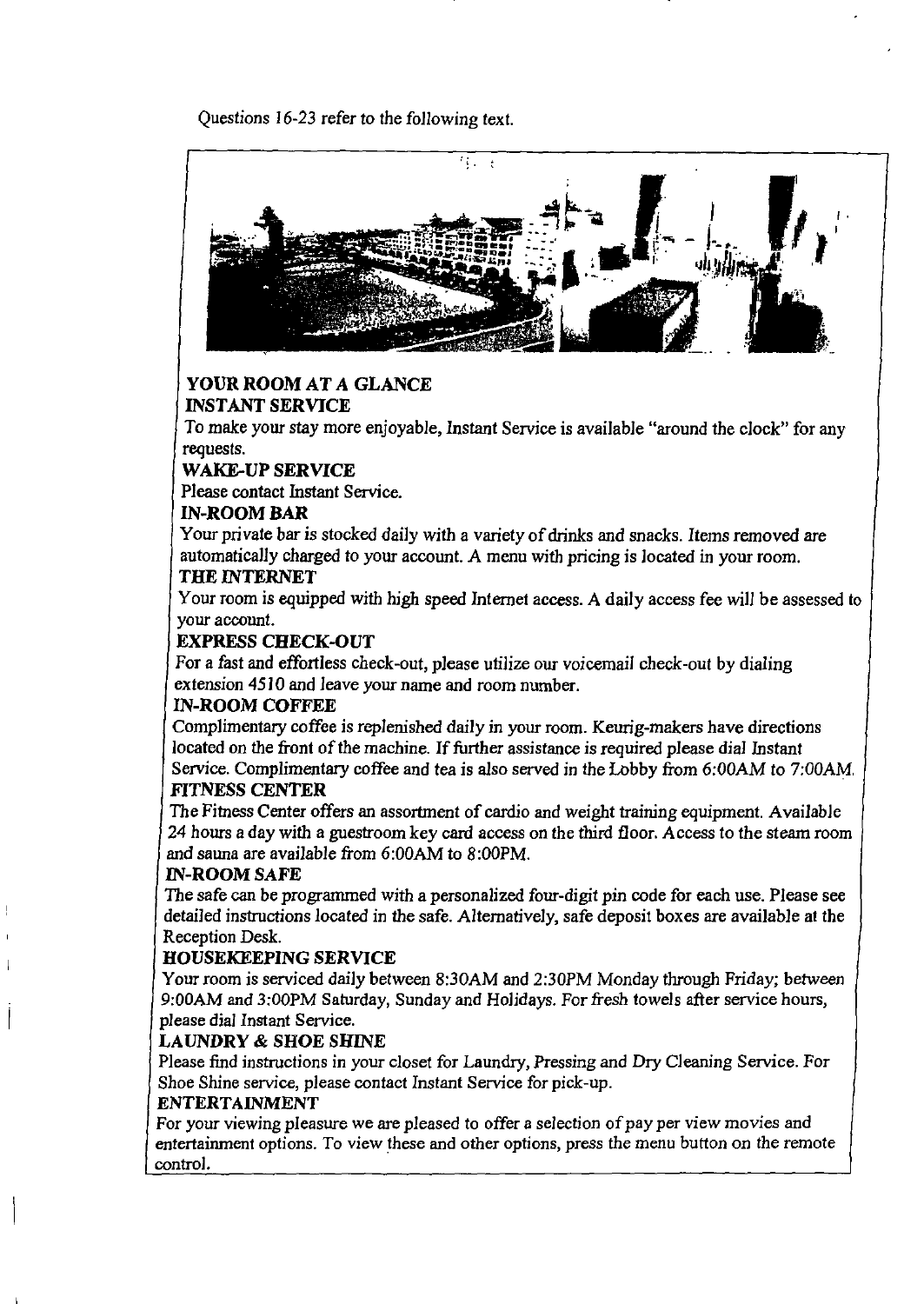#### 16. There is a variety of drinks and snacks ...

- a) in the hotel's private bar
- b) that are removed from your room every day
- e) that you can have and pay with your room bi1J
- d) that are automatically charged to your bank account

#### 17. There is ............. Internet access in your room.

a) fast

b) free

e) basic

d) wireless

#### 18. If you want a coffee, you can ...

a) dial Instant Service

b) put money in a machine in your room

- e) follow the directions to the nearest coffee bar
- d) have it for free in the lobby early in the morning

#### 19. To enter the Fitness Center you need ..........

a) your room key card

b) to ask for a specifıc key

c) to be a guest on the third floor

d) to go between 6:00AM and 8:00PM

#### 20. The in-room safe is

a) an alarm system that you can program

b) a box with a pin code to keep valuable things

c) a deposit box that you can get at the Reception Desk

d) a personalized four-digit pin code to enter each room

#### 21. You can find that your room hasn't been cleaned yet if you come back at .......

a) 2:00AM on a Friday

b) 2:00PM on a Friday

c) 3:00AM on a Sunday

d) 3:30PM on a Sunday

#### 22. If you need to clean your shoes .............

a) you '1] find instructions in your closet

b) call Instant Service for instructions on how to clean them

e) cal] Instant Service and they'll clean thern for you in your room

d) cali Instant Service and they'll collect the shoes from your room

#### 23. Which one is NOT TRUE? You should contact Instant Service if you need .......

a) to check out

b) fresh towels

c) to wake up early

d) to cican your shoes

#### **End of Section A. Turn the paae and continue on to Section 8.**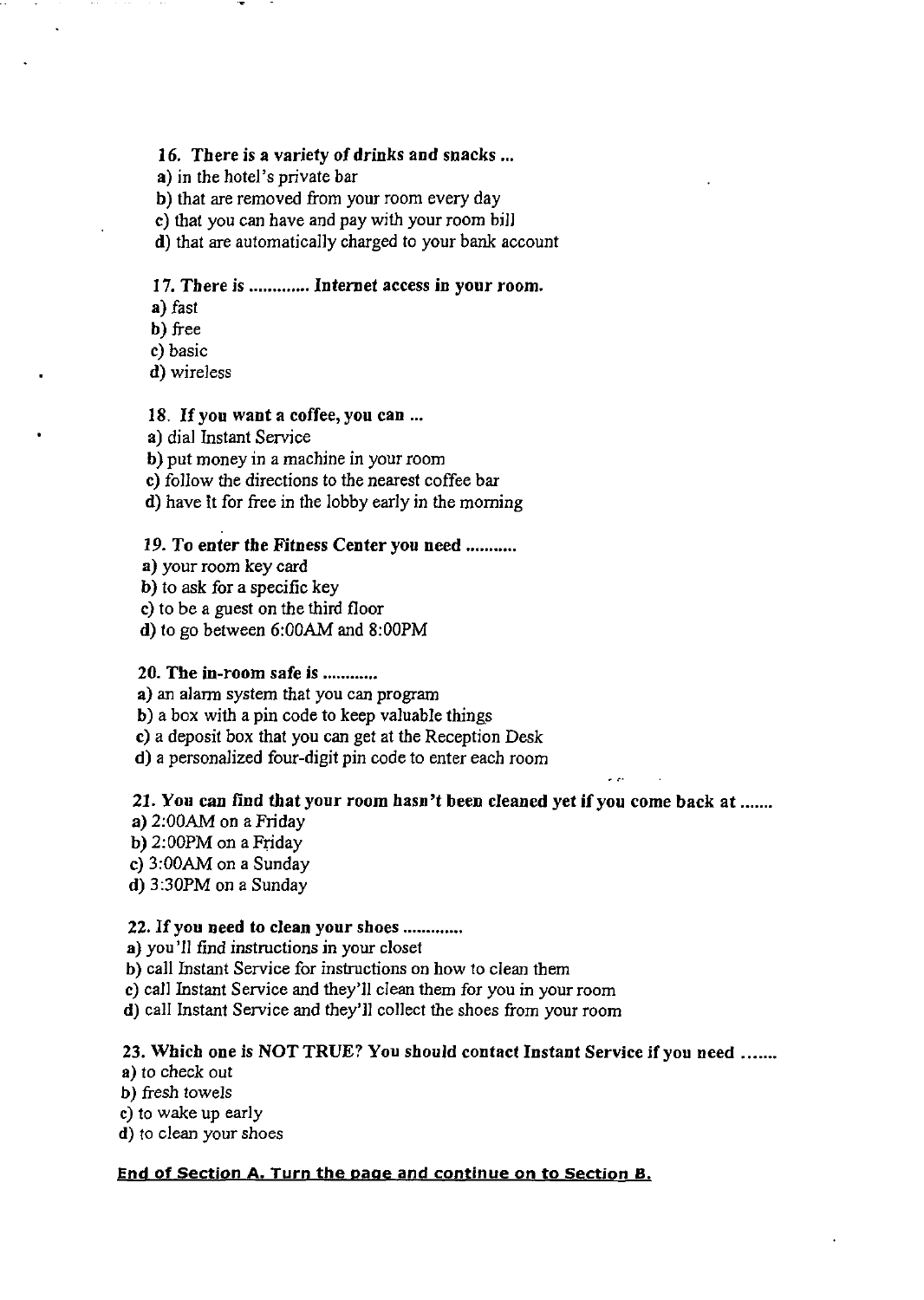## **Part 1 Section B GRAMMAR AND USAGE** (29 X 1 = 29 marks)

- 1. I think I'll buy these shoes, ....................... really well.
	- a) they fit
	- b) they have fit
	- c) they're fitting
	- d) they were fitting
- 2. When I looked round the door, the baby ........... quietly.
	- a) is sleeping
	- b) siept
	- e) was sieeping
	- d) *were* sleeping
- 3. Robert ................. ill for three weeks. He's still in hospital.
	- a) had been
	- b) has been
	- c) is
	- d) was
- 4. When the company went bankrupt, it .............. money for months.
	- a) has been losing
	- b) have been losing
	- e) had been losing
	- d) lost
- 5. When I switched the TV on, the programme .................. I missed the beginning

 $\lambda$ 

- a) has started
- b) have started
- c) had started
- d) started
- 6. If the bus to the airport hadn't been so late we ................ the plane.
	- a) caught
	- b) had caught
	- e) would catch
	- d) would have caught
- 7. The librarian asked us ............... so much noise.
	- a) don'tmake
	- b) not make
	- e) not making
	- d) not to make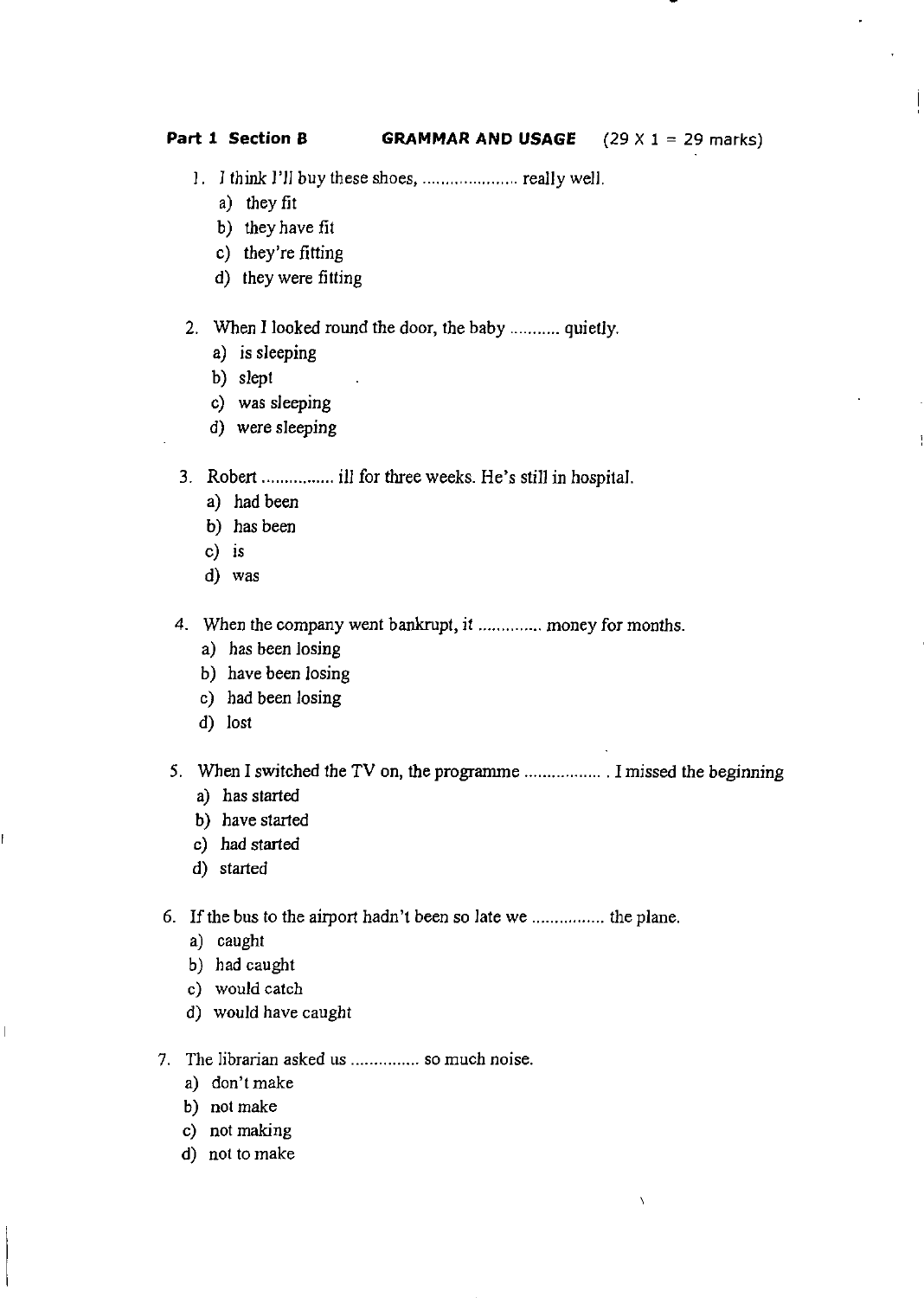8. I don't know why Nancy didn't go to the meeting. She said she .............. definitely going.

 $\hat{\mathcal{L}}(\mathcal{D})$ 

 $\omega = \omega$ 

- a) was
- b) is
- e) woujd
- d) may
- 9. We can't go along here because the road is .................
	- a) been repaired
	- b) being repaired
	- e) repair
	- *d)* repaired
- 10. Henry said "1'll do it tomorrow". He said he would do it
	- a) the foliowing day
	- *b) the* previous day
	- $c)$  the day before
	- d) yesterday
- 11. It was the ............. feeling I've ever had.
	- a) more horrible
	- b) most horrible
	- e) horrible
	- d) less horrible

12. Susan is the woman ................. husband is in hospital.

- a) who
- *b) that*
- e) whose
- d) which

13. I'm not sure if it's going to rain. It .............. rain.

- *a) may*
- b) migbt
- c) can
- d) must

14. Safety should come first. ............... lives shouldn't be put at risk.

- a) People
- b) Peoples
- e) People's
- d) Peoples'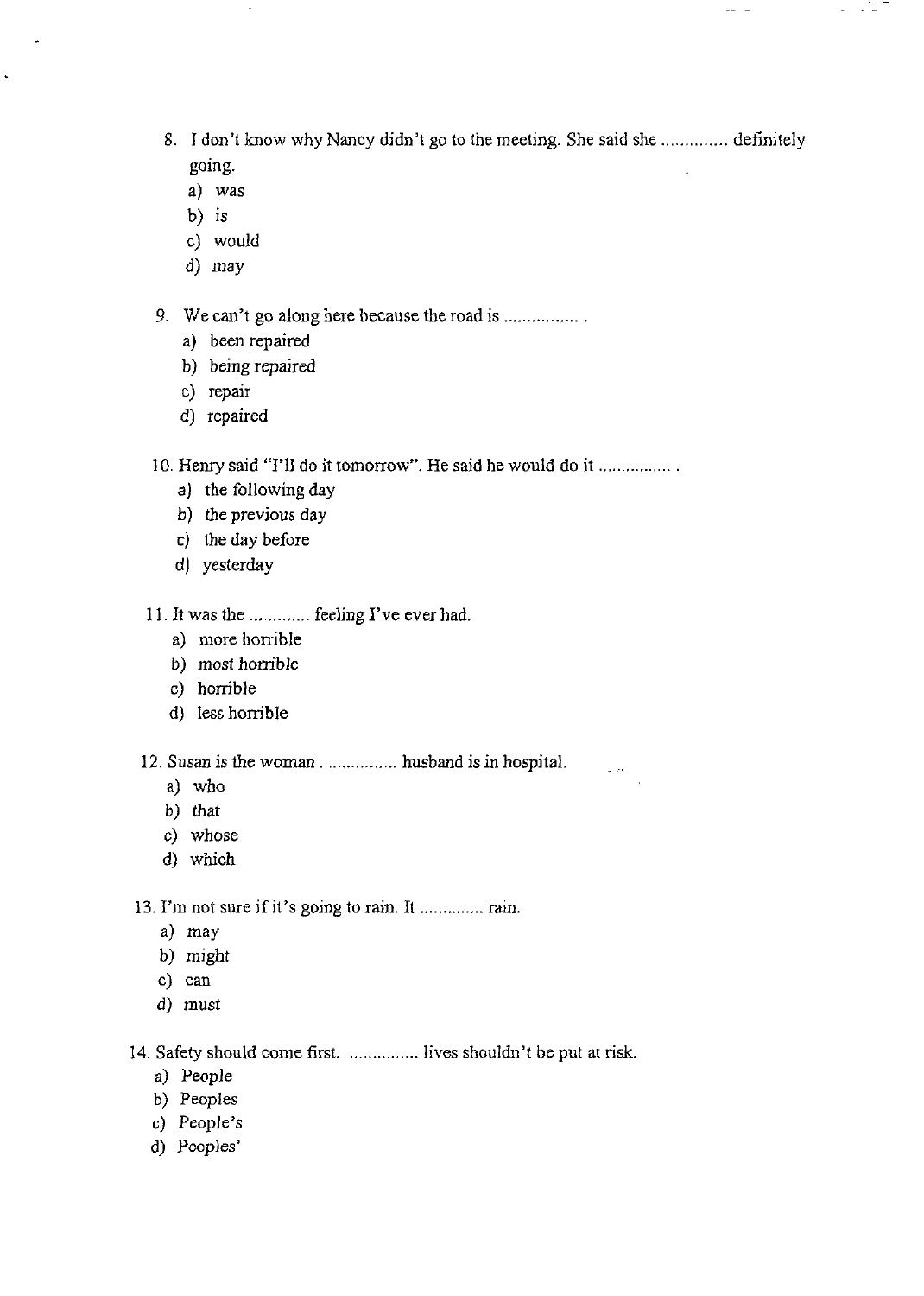- 15. I can't go to the party. I haven't got ............... to wear.
	- a) anything
	- b) everything
	- c) something
	- d) nothing

## 16. The story I've just read ............. by Agatha Christie.

- a) has written
- *b) was* written
- e) wrote
- d) is being written
- 17. No wonder you're tired. You've been going to ................ parties.
	- a) alot
	- b) too much
	- c) too many
	- d) alittle
- 18. Olivia booked a babysitter ................... she could go out for the evening.
	- a) but
	- b) although
	- e) so that
	- d) due to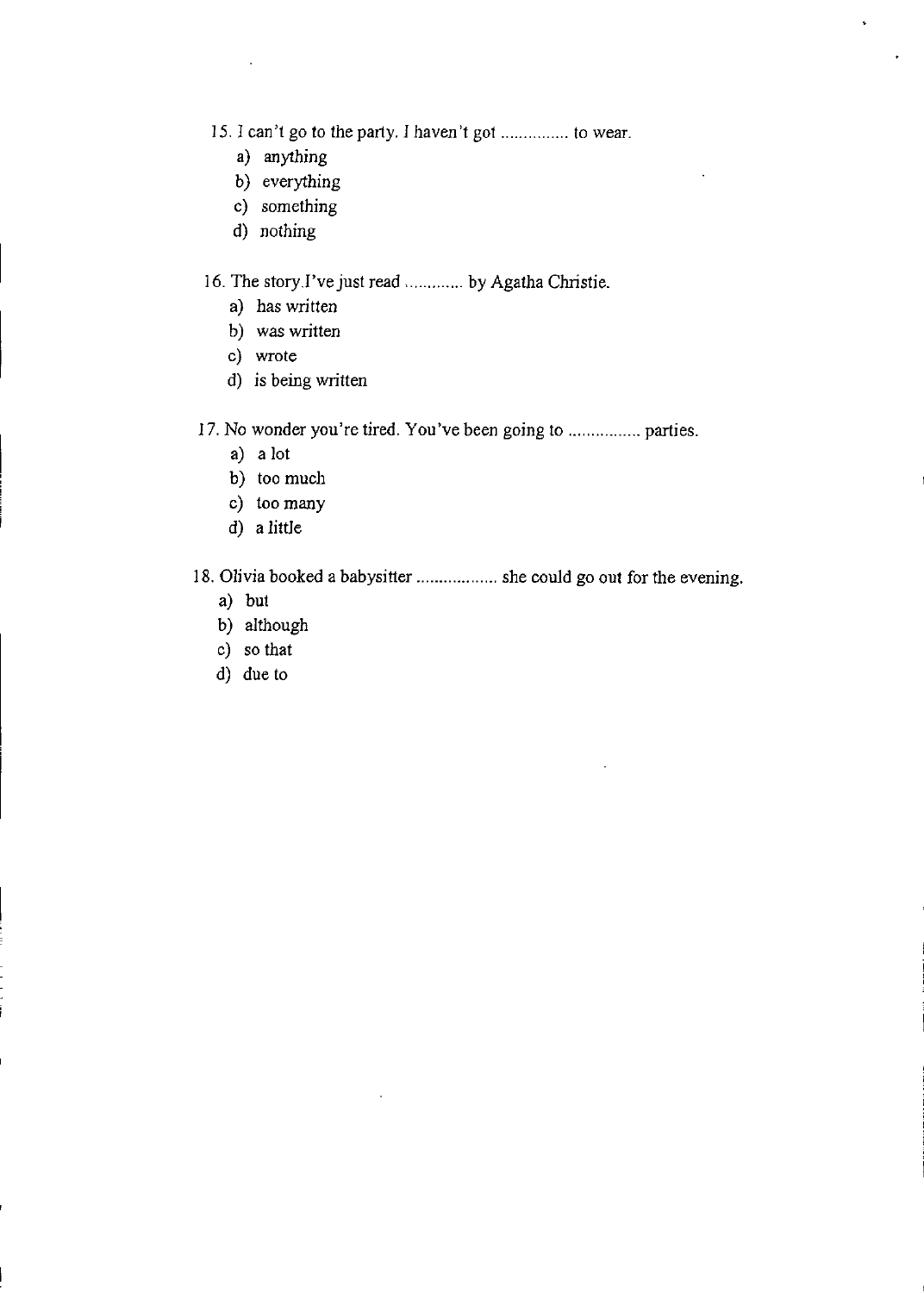#### **Part 1 Section B COMPOSITION** (55 marks)

Choose ONE of the following topics and write an essay of about 200 words. Write in black **INK.** 

- 1. When you choose a career, you are also choosing a lifestyle. Have you figured out what career field you want to work in? Describe your choice and write your reasons.
- 2. Your teacher has asked you to write a story for an international magazine. The story must **begin** with the foliowing words:

As Jennifer fasten her seat belt, a feeling of dread came over her and she began to *wonder why she'd ever agreed to meet Mr. Finch at all.* 

Write your story.

- 3. Some people prefer to eat at food stands or restaurants. Other people prefer to prepare and eat food at home. Which do you prefer? Use specific reasons and examples to support your answer.
- 4. A company has announced that it wishes to build a large factory in your neighbourhood. Discuss the advantages and disadvantages of this new influence on your community. Do you support or oppose the factory? Explain your position.
- 5. Do you agree or disagree with the following statement? With the help of technology, students nowadays can leam more information and learu it more quickly. Use specific reasons and exampies to support your answer.

#### When you finish your composition, stop. Do not go on to the next section **until you are told to.**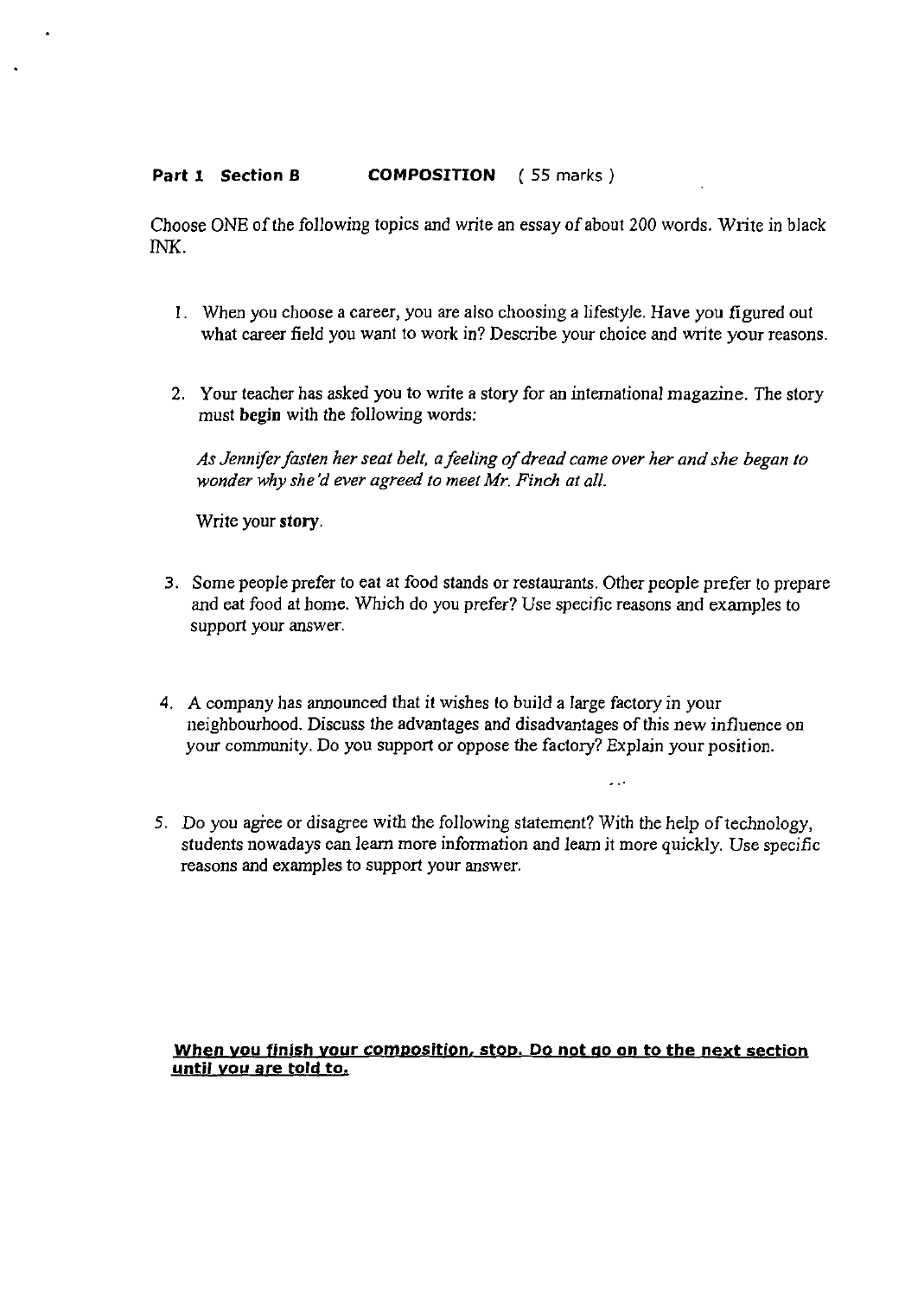#### **Section C LISTENING COMPREHENSION** (72 marks)

#### **Part 1:**

You will hear people talking in eight different situations. For questions **1-8,** choose the best answer (a, b or c).

- 1. You overhear a young man talking about his first job. How did he feel in his first job?
	- a. bored
	- b. confused
	- c. enthusiastic
- **2.** You hear a radio announcement about a dance company. What are listeners being invited to?
	- $a. a show$
	- b. a taik
	- C. a party
- **3.** You overhear a woman talking to a man about something that happened to her. Who was she?
	- a. a pedestrian
	- b. a driver
	- c. a passenger
- 4. You hear a woman talking on the radio about her work making wildlife films. What is her main point?
	- a. Being in the right place at the right time is a matter of luck.
	- b. More time is spent planning than actually filming.
	- c. It's worthwhile spending time preparing.
- 5. You hear part of a travel programme on the radio. Where is the speaker?
	- a. outside a caf
	- b. by the sea
	- c. on a lake
- 6. You overhear a woman talking about a table-tennis table in a sports shop. What does she want the shop assistant to do about her table-tennis table?
	- a. provide her with a new one
	- b. have it put together for her
	- c. give her the money back.
- **7.** You hear part of an interview with a businesswoman. What is her business?
	- a. hiring out boats
	- b. hiring out caravans
	- c. building boats
- 8. You hear a man talking on the radio. Who is talking?
	- a. an actor

 $\overline{1}$ 

 $\overline{\phantom{a}}$ 

 $\bar{I}$ 

- b. a journalist
- c. a theatre-goer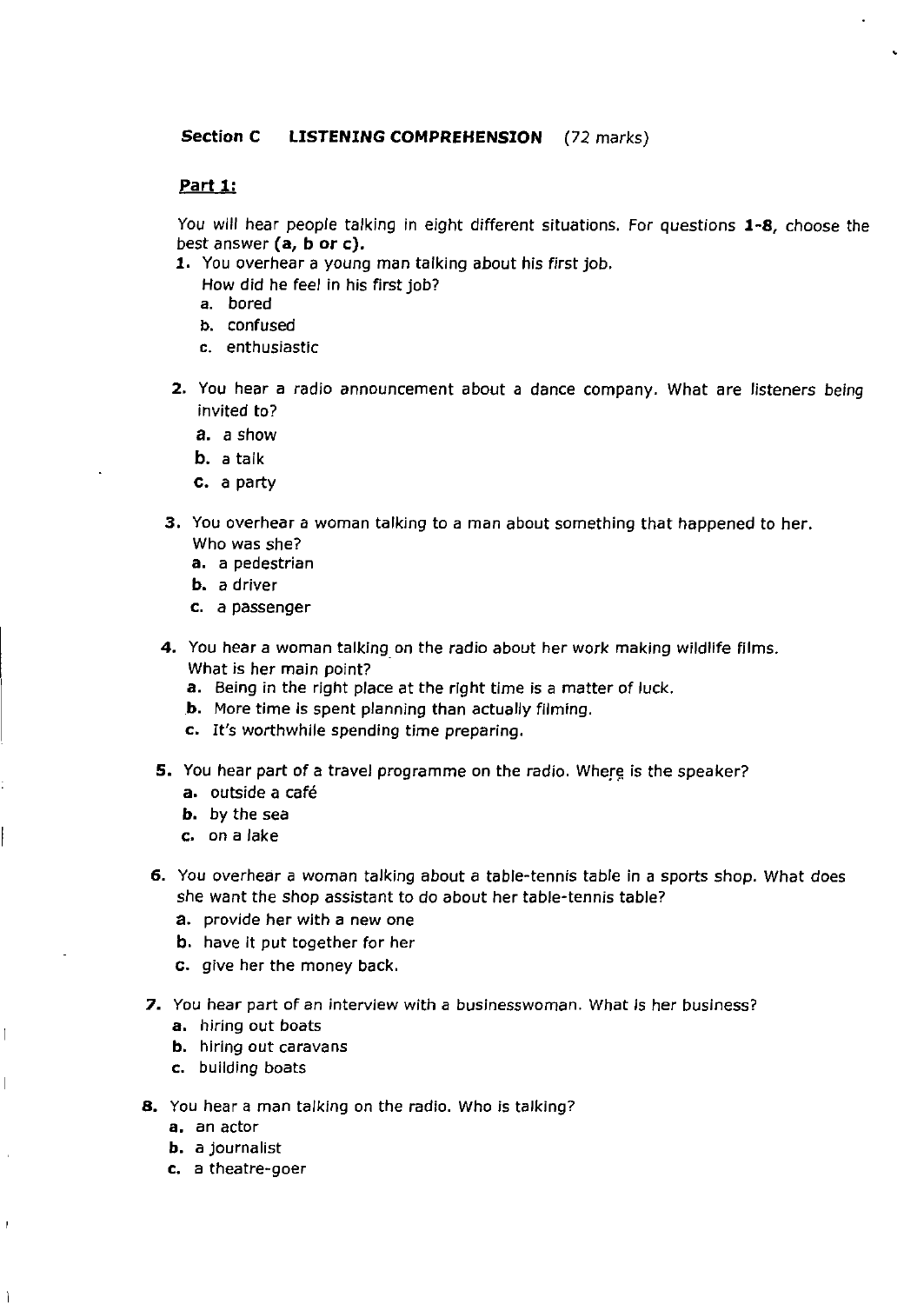#### Part **2:**

You wiil hear people taking in eight different situations. For questions **1-8,** choose the best answer ( $a$ ,  $b$  or  $c$ ).

- 1. You hear a woman talking to a railway official. What is the situation?
	- a. She refuses to pay extra
	- b. She hasn't got a ticket.
	- c. She wants to leave her luggage.
- 2. You hear someone being interviewed on the radio. Who is the speaker?
	- a. a tourist guide
	- b. a teacher
	- c. a writer
- **3.** Listen to this woman talking on the telephone to a shop assistant about something she has bought. What feeling does she express?
	- a. amusement
	- b. disbelief
	- c. shock
- 4. Listen to this student talking to her friend. Vhat does she want him to do?
	- a. hand in her homework
	- b. do her homework
	- c. collect her homework
- **5.** Listen to this man reporting on the radio about a football match. What was the result of the match?

ووا د

- a. Liverpool won.
- b. Newcastle won.
- c. İt was a draw.
- 6. You overhear two people talking about a film. What does the woman think about it?
	- a. İt is realistic.
	- b. It is inaccurate.
	- c. It has some exciting parts.
- **7.** In a hotel, you overhear a woman talking to a group of people. Who are they?
	- a. tourists
	- b. staff members
	- c. journalists
- 8. Listen to this woman inviting a friend to go on holiday. Where are they golng to stay?
	- a. in a tent
	- b. in a hotel
	- c. in a caravan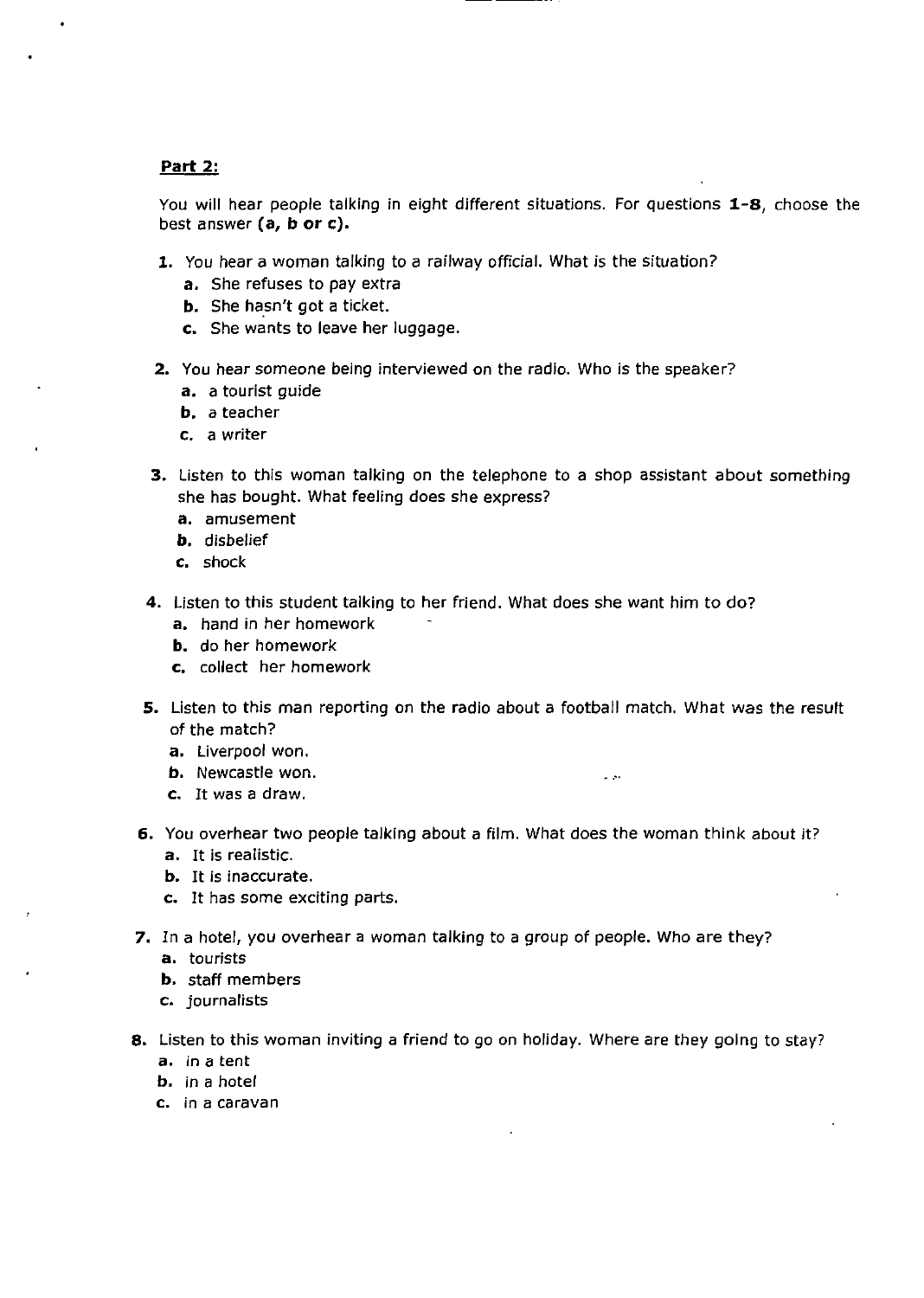#### *Part* **3:**

You will hear people talking in eight different situations. For questions 1-8, choose the best answer (a, b or c).

- 1. You hear part of an interview in which a film director talks about his favourite mov)e. Why does he like the film?
	- a. It is very funny.
	- **b.** It is very exciting.
	- c. it Is very romantic
- 2. You hear a man talking about a sofa hc bought. What is he compiaining about?
	- a. He received the wrong sofa
	- b. The shop overcharged him for the sofa.
	- c. The sofa was damaged.
- **3.** You hear an actor talking about using different accents in his work. What point is he making about actors?
	- a. They need to study a wide variety of accents.
	- b. They have to be able to control their use of accents.
	- c. They shouid try to keep their original accents.
- 4. You hear part of an interview in which a man is talking about winning his first horse race. What does he say about it?
	- a. He found it rather disappointing.
	- b. He didn't have a chance to celebrate.
	- c. He was toc tired to care.
- **5.** You hear a writer of musicals talking on the radio. What's he trying to expiain?
	- a. Why his aunt's career was not very successful
	- b. The difference between American and British musicals
	- c. His reasons for becoming a writer of musicals
- 6. You hear the beginning of a lecture about ancient history. What's the lecture going to be about?
	- a. trade in arms and weapons
	- b. trade in luxury household goods
	- d. trade in works of art
- **7.** You hear a man taiking about travelling from London to France for his job, What does he say about the train journey?
	- a. He's able to use it to his advantage.
	- b. It's a boring but necessary part of his job.
	- c. He enjoys the social aspect of it.
- 8. You hear a woman in a shop talking about some lost photographs. What does she think the shop should give her?
	- a. some money

ľ

- b. a repiacement film
- c. an apology

#### End of the Test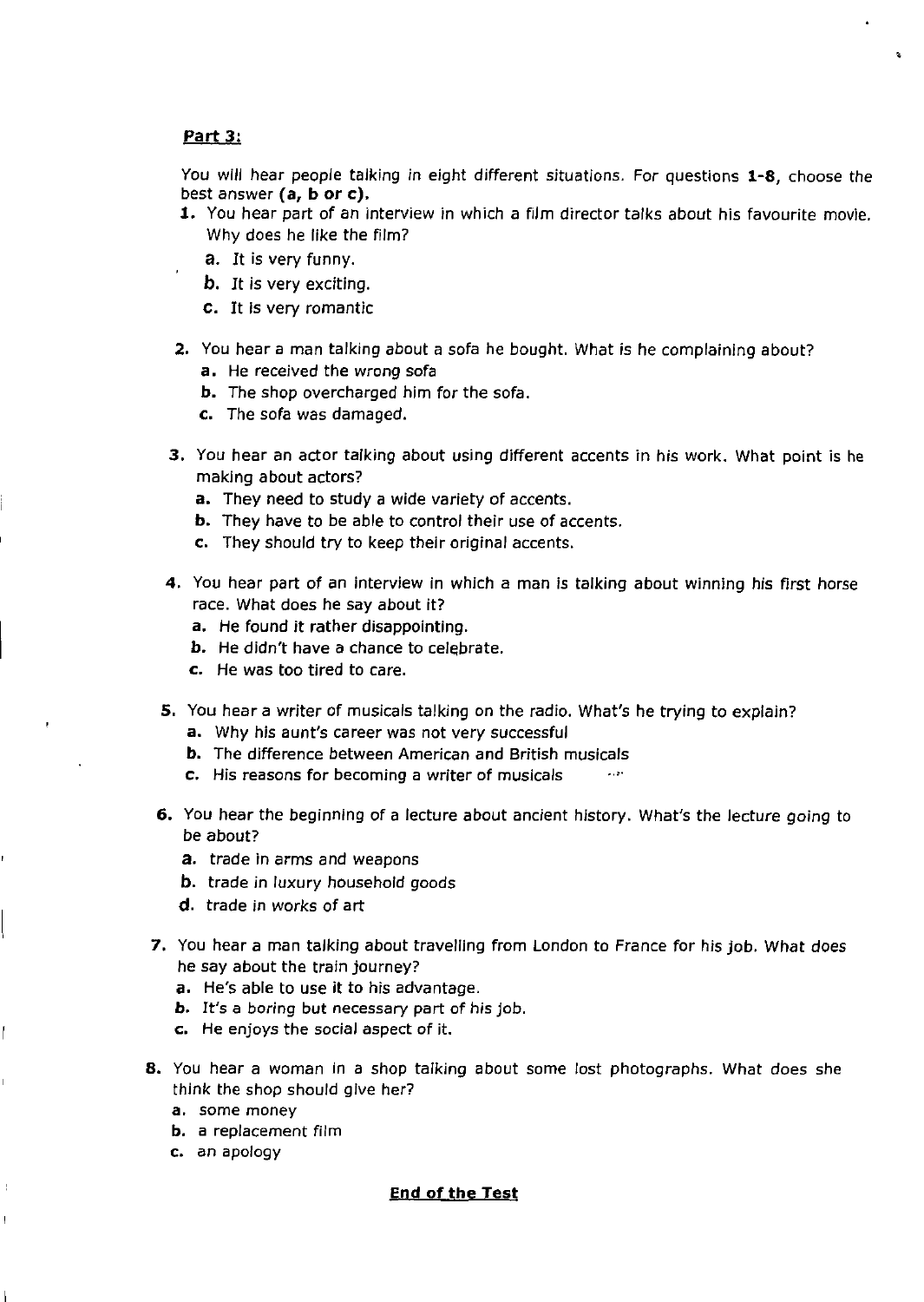$\mathbf{z}_i$ Apill, sti

## İngilizce Sertifika Sınavı Cevap Anahtarı (2014)

 $\overline{a}$ 

¢

|                 | Reading<br>Comprehension<br>and Vocabulary |     | <b>Structure and Usage</b> |                  | Listening<br>Comprehension |
|-----------------|--------------------------------------------|-----|----------------------------|------------------|----------------------------|
| 1.              | B                                          | 1.  | A                          | 1.               | $\mathsf{C}$               |
| 2.              | c                                          | 2.  | Ċ                          | $\overline{2}$ . | B                          |
| 3.              | A                                          | 3.  | B                          | 3.               | B                          |
| 4.              | B                                          | 4.  | Ċ                          | 4.               | $\mathsf{C}$               |
| 5.              | $\overline{c}$                             | 5.  | $\mathsf{C}$               | 5.               | $\mathsf{C}$               |
| 6.              | A                                          | 6.  | D                          | 6.               | B                          |
| 7.              | $\overline{c}$                             | 7.  | D                          | 7.               | A                          |
| 8.              | A                                          | 8.  | A                          | 8.               | A                          |
| 9.              | B                                          | 9.  | B                          |                  | Part 2                     |
| 10              | $\mathsf{C}$                               | 10. | A                          | $\mathbf{1}$ .   | $\mathsf{C}$               |
| 11              | $\mathbf{A}$                               | 11. | B                          | 2.               | B                          |
| $\overline{1}2$ | B                                          | 12. | $\mathsf{C}$               | 3.               | B                          |
| 13              | D                                          | 13. | B                          | 4.               | $\mathsf{C}$               |
| 14              | B                                          | 14. | $\mathsf{C}$               | 5.               | Ċ                          |
| 15              | $\overline{\mathsf{C}}$                    | 15. | A                          | 6.               | B                          |
| 16              | Ċ                                          | 16. | B                          | $\overline{7}$ . | A                          |
| 17              | A                                          | 17. | $\mathbf C$                | 8.               | A                          |
| 18              | D                                          | 18. | C                          |                  | Part 3                     |
| 19 <sup>′</sup> | A                                          | 19. | А                          | 1.               | A                          |
| 20              | B                                          | 20. | C                          | $\overline{2}$ . | $\mathsf{C}$               |
| 21              | B                                          | 21. | 8                          | 3.               | B                          |
| 22              | D                                          | 22. | D                          | 4.               | B                          |
| $\overline{23}$ | A                                          | 23. | A                          | 5.               | $\overline{\mathsf{c}}$    |
|                 |                                            | 24. | B                          | 6.               | A                          |
|                 |                                            | 25. | C                          | 7.               | A                          |
|                 |                                            | 26. | D                          | 8.               | А                          |
|                 |                                            | 27. | B                          |                  |                            |
|                 |                                            | 28. | $\mathsf{C}$               |                  |                            |
|                 |                                            | 29. | $\overline{\mathsf{c}}$    |                  |                            |